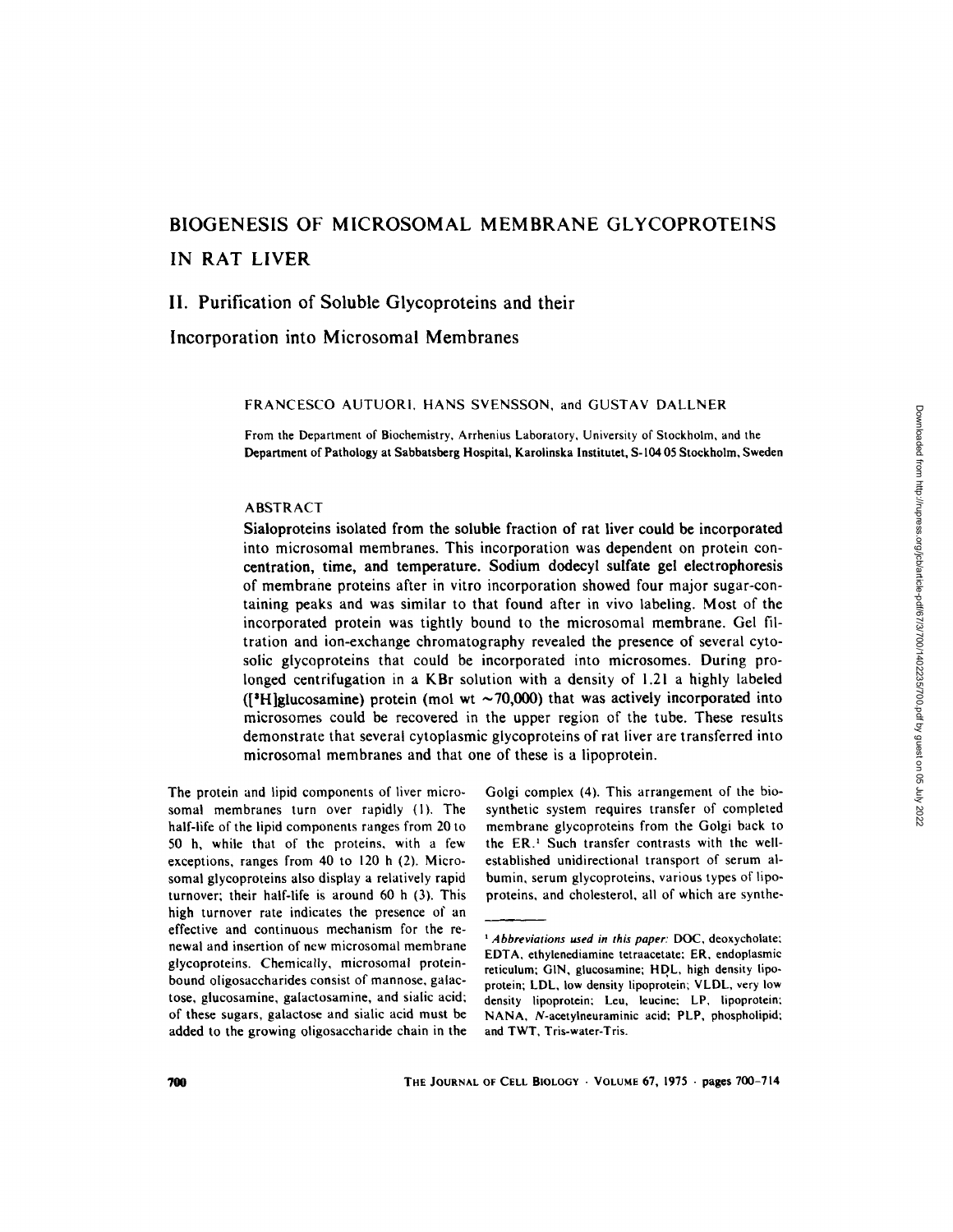sized in the ER and pass through the Golgi system on their way to the blood (5, 6).

Previous experiments indicated that newly synthesized membrane components might be discharged from the Golgi system and form a cytoplasmic pool for subsequent incorporation into ER membranes (7). In fact, this mode of synthesis of membrane glycoproteins was proposed by Bosmann et al. (8) during their extensive experimentation with HeLa cell membranes. Recently, Kim and Perdomo (9) also arrived at similar conclusions by studying glycosyl transferases of the subcellular membranes of rat small intestine and also by following the turnover rate of glycoproteins. In agreement with the above conclusions are those of Molnar and Sy (10) as well as those of Hallinan et al. (11).

Testing the hypothesis that supernatant glycoproteins are incorporated into the ER requires experiments with specific glycoproteins which have been purified to a reasonable degree. It can be expected that an integral protein has surface areas which can participate in hydrophobic interactions and that these areas are surrounded by lipids even when the protein is not present in a membrane. A protein with this kind of hydrophobic surface properties is difficult to purify since it easily aggregates, may associate with other proteins with appropriate physical characteristics, and also interacts with column material during chromatography. The possibility that membrane precursors exist in lipoprotein form is suggested by the structure of the high density lipoproteins (HDL) of serum (12) and by recent evidence that serum HDL demonstrates a structure similar to that of the main protein the the erythrocyte membrane (13). Lipoproteins can preferentially be isolated by flotation in salt solution, as is well illustrated in schemes used to purify lipoproteins.

In this paper, we describe the conditions for incorporation of cytoplasmic glycoproteins into microsomal membranes and at the same time present evidence for the integral nature of these proteins. Glycoproteins were also isolated by various chromatographic procedures and also by ultracentrifugation in a salt solution. The partially purified components were characterized. Preliminary reports of this work have appeared earlier  $(14, 15)$ .

## MATERIALS AND METHODS

The treatment of animals, fractionations, incorporation experiments, polyacrylamide gel electrophoresis, and chemical determinations were as described in the preceding paper (7). The amount of [<sup>3</sup>H]glucosamine injected into the portal vein to prepare labeled supernate for incubation experiments was 0.5 mCi if not otherwise stated.

## *Incubation*

The standard incubation medium contained Tris-HCI buffer-washed microsomes, 20 mM Tris-HCI buffer, pH 8.0, 65 mM KCI, 0.4 mM CMP, l0 mM ethylenediamine **tetraacetate** (EDTA), 0.25 M sucrose, and supernatant protein, in a final volume of 11.5 ml. The amount of microsomal and supernatant protein is given in individual experiments.

After incubation at 37°C for 60 min, the suspension was cooled in an ice-water bath, and the microsomes were separated by centrifugation (105,000 g, 60 min) and submitted to the Tris-water-Tris (TWT) washing procedure described previously (16).

## *Sephadex G-25 Chromatography*

In order to remove small labeled components (glucosamine and CMP-NANA [N-acetylneuraminic acid]), 25 ml of liver supernate prepared from injected rats was pumped into a Sephadex G-25 column (Pharmacia Fine Chemicals, Inc., Uppsala, Sweden) (3.2  $\times$  70 cm). The Sephadex G-25 was swollen in l0 mM Tris-HCI, pH 8.0, and for elution the same buffer was used. The effluent **was passed through** a Uvicord (LKB-Beckman Instruments AB, Stockholm), and the absorption at 254 nm **was** recorded. The pumping speed was 0.5 ml/min, **and**  7-ml fractions were collected. The protein peak appearing at the void volume was pooled.

## *Sephadex G-IO0 Chromatography*

20 ml of the pooled fractions from Sephadex G-25 chromatography was pumped onto a column of Sephadex G-100 (3.2  $\times$  90 cm), pre-swollen in 50 mM Tris-HCl, pH  $8.0 + 50$  mM NaCl. Elution of the sample **was** performed with the same buffer at a pumping speed of 0.4 ml/min. The effluent was passed through a Uvicord, and absorption at 254 nm was measured. Fractions of 6 ml were collected and analyzed. The protein in the void volume, which contained 30% of the total protein put on the column, was used in farther purification experiments.

### *D EA E-Sephadex Chromatograph,v*

The protein peak in the void volume from Sephadex G-100 chromatography was pumped onto a DEAE-Sephadex A-25 column ( $1 \times 15$  cm) at a pumping speed of 0.2 ml/min. The ion exchange medium was pre-swollen in 50 mM Tris-HCl,  $pH 8.0 + 50$  mM NaCl, and the same tris buffer was also used to wash through nonbound protein and radioactivity. The bound protein was eluted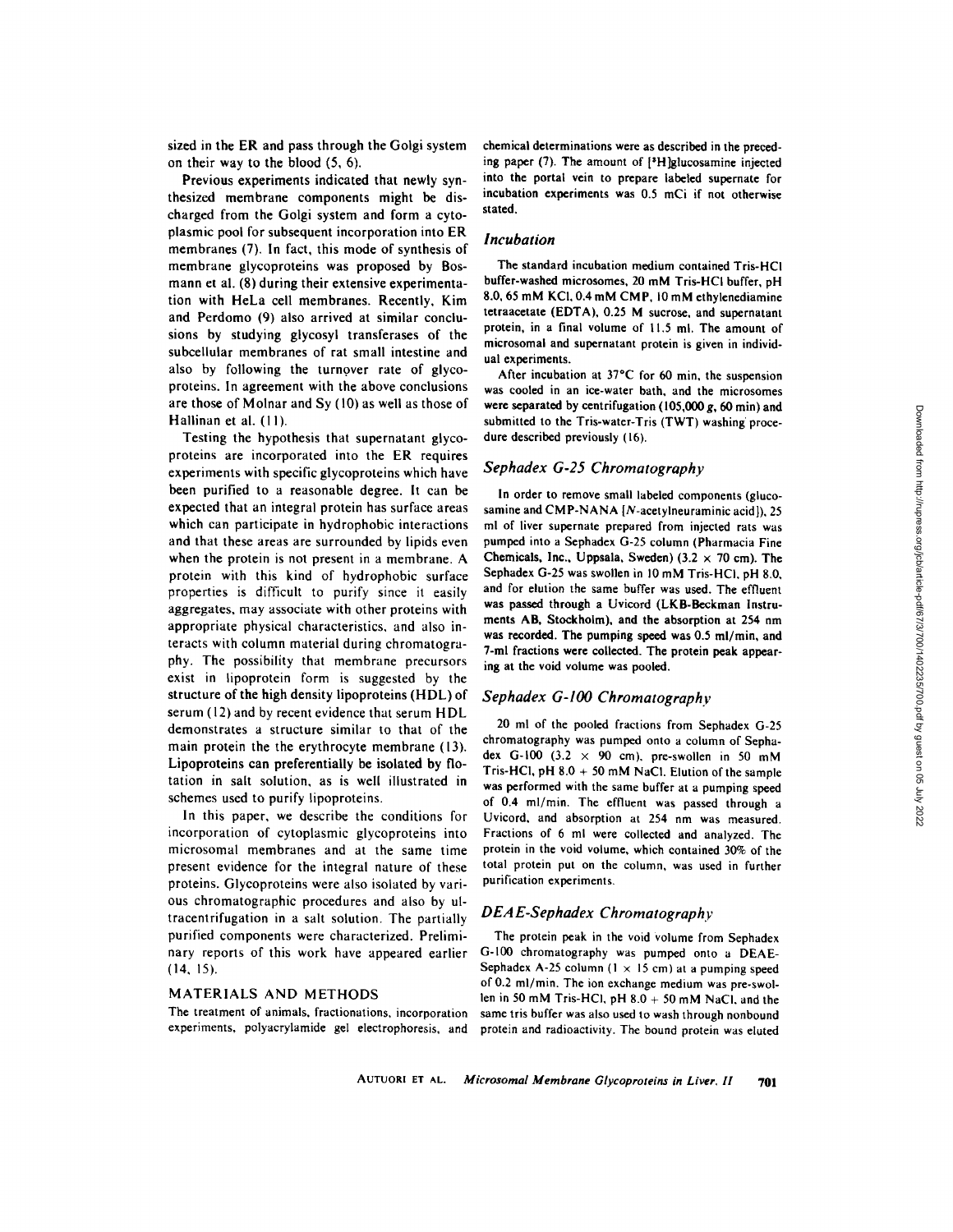with a linear salt gradient ranging from 50 mM to 500 mM NaCI in 50 mM Tris-HCI, pH 8.0, over a period of 24 h. The remaining protein was washed out with 0.8 M NaCI in the same buffer. The pumping speed was 0.1 ml/min, and 2.4-ml fractions were collected.

#### *Centrifugation in KBr*

In order to separate the lipoproteins of the supernate, the Sephadex G-25 pool (about 10 mg protein) in 10 mM Tris-HCI, pH 8.0, was supplemented with solid sucrose and solid KBr to give a final concentration of 0.25 M sucrose and 2.18 M K Br and a final volume of 12 ml. The density of this mixture was 1.21. After centrifugation at 152,000 g for 48 h in a 50 Ti rotor on the Spinco-Beckman L2-65B centrifuge (Beckman Instruments, Inc., Spinco Div., Palo Alto, Calif.), fractions of 2 ml each were removed with a syringe connected to a bent needle. starting from the top. There was always a small pellet, which was resuspended in 10 mM tris buffer, pH 8.0. To remove KBr, each fraction was dialyzed against the same tris buffer.

For isolation of serum, very low density lipoprotein (VLDL), low density lipoprotein (LDL), and HDL, the KBr centrifugation procedure of Lo and Marsh was followed (17).

# RESULTS

## *Incubation of Microsomes with Supernate*

Experiments with supernate and microsomes were designed to study the possible incorporation of cytoplasmic glycoproteins into microsomal membranes. Rats were injected with  $[3H]$ glucosamine, and the supernatant fraction was prepared from perfused liver. CMP-NANA was present in the supernate from perfused liver; and when total microsomes were incubated with this supernate, protein-bound NANA appeared (Table I). Our total microsomal preparation exhibited CMP-NANA transferase activity, indicating the pres-

| <b>TABLE</b> I                                                                                               |  |  |  |  |  |
|--------------------------------------------------------------------------------------------------------------|--|--|--|--|--|
| Incubation of Microsomes with the Liver Supernatant Fraction from Rats Injected with $[{}^{8}H$ }Glucosamine |  |  |  |  |  |

|                         |                  |                                  | cpm in NANA              |
|-------------------------|------------------|----------------------------------|--------------------------|
|                         | Microsomes       | <b>Additions</b>                 | 20 mg microsomal protein |
| Supernate               | Total            | None                             | $413 \pm 46$             |
| $\ddotsc$               | $\bullet\bullet$ | $CMP, 0.4$ mM<br>$+$ EDTA, 10 mM | $234 \pm 20$             |
| $\bullet\bullet$        | Rough            | None                             | $250 + 19$               |
| $\cdots$                | $\bullet\bullet$ | $CMP. 0.4$ mM<br>$+$ EDTA, 10 mM | $236 \pm 15$             |
| Sephadex G-25 pool      | Total            | None                             | $247 \pm 28$             |
| х×.<br>$\bullet\bullet$ | Total            | $CMP, 0.4$ mM<br>$+$ EDTA, 10 mM | $234 \pm 19$             |

Rats were injected with [<sup>3</sup>H]glucosamine (125  $\mu$ Ci/rat) through the portal vein. After 30 min, the livers were perfused with cold 0.25 M sucrose. Particle-free supernates were prepared by centrifuging the microsomal supernate at  $105,000$ g for 4 h. The upper 0.5 ml on the top (neutral fat) and the last 0.5 ml above the pellet were discarded. The preparation of the Sephadex G-25 pool is described in Materials and Methods. Microsomes (20 mg protein) were incubated with supernate or Sephadex G-25 pool (15 mg protein). The values are the means  $\pm$  SEM (n = 6).

TABLE Ii

*The Effect of Incubation with Rough Microsomes on the Composition and Radioactivity of the Supernate* 

|                   |                |                | cpm in NANA     |
|-------------------|----------------|----------------|-----------------|
|                   | Protein        | <b>NANA</b>    | $\mu$ g NANA    |
|                   | mg             | μg             |                 |
| Before incubation | $20.0 \pm 1.6$ | $6.8 \pm 0.43$ | $2.145 \pm 389$ |
| After incubation  | $21.1 \pm 1.1$ | $6.9 \pm 0.68$ | $1.170 \pm 205$ |

Experimental conditions as in Table I. The supernates (prepared by Sephadex G-25 chromatography) were analyzed before and after incubation with nonlabeled microsomes. The values shown are means  $\pm$  SEM (n = 7).

702 THE JOURNAL OF CELL BIOLOGY - VOLUME 67, 1975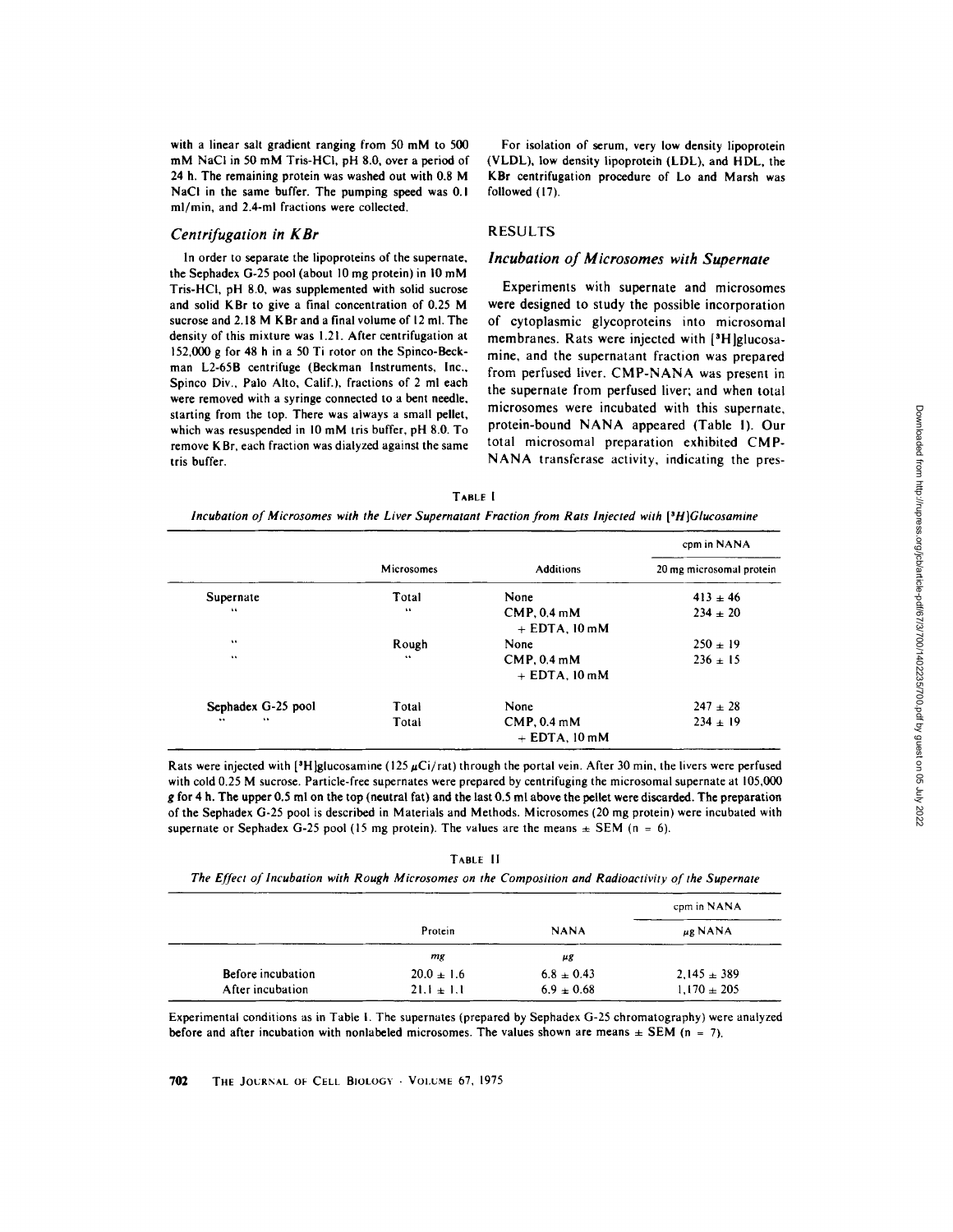

FIGURE I Parameters for the incorporation of supernatant glycoproteins into rough microsomes. (A) Fixed amount of rough microsomal protein (5 mg) incubated with increasing amounts of supernatant protein (incubation time 60 min); (B) fixed amount of supernatant protein (40 mg) incubated with increasing amounts of rough microsomes (incubation time 60 min); (C) time course: and (D) effect of DOC. In (A) when the maximum amount of supernate (80 mg) was used 52% of the total protein bound NANA-radioactivity was incorporated into microsomes, in (C and D) 5-mg microsomal protein was incubated with 40 mg supernatant protein. Supernate was subjected to Sephadex G-25 chromatography before use.

ence of Golgi membranes (4). For this reason, the incubation was repeated and  $\text{CMP} + \text{EDTA}$  were added to the incubation medium in a concentration known to inhibit the transferase activity (18). The radioactivity appearing in microsomes was now reduced by 50%. When rough microsomes were incubated with labeled supernate in the absencc or presence of CMP and EDTA, the same specific activity of protein-bound NANA was found as in the case when total microsomes were incubated in the presence of transferase inhibitors. Thus, as expected because of the absence of transferase activity, rough microsomal incorporation was not affected by inhibitors. In all the following experiments CMP-NANA was removed completely by Sephadex G-25 chromatography of the supernatant fraction from perfused liver. As shown in Table 1 the incorporation of radioactivity from the supernate into total microsomes after Sephadex G-25 chromatography was no longer inhibited by CMP and EDTA. Consequently, the results

could not be explained as a simple transfer of sugar, but are interpreted as incorporation of a complete glycoprotein molecule from the supernate into microsomes.

The composition of the supernate before and after incubation with rough microsomes was determined. As shown in Table II, the amount of protein and protein-bound NANA in the supernate was unchanged after incubation, in spite of the fact that protein-bound radioactive NANA disappeared from the supernate and was incorporated into microsomal membranes. 2

<sup>&</sup>lt;sup>2</sup> In an attempt to modify the soluble protein and the microsomal membrane before incorporation, both supernate and microsomes were treated with trypsin at  $4^{\circ}$ C overnight. When this hydrolyzed supernate was incubated with nontreated microsomes, sialoprotein incorporation decreased more than 40%. On the other hand, trypsin treatment of the microsomes alone did not influence the incorporation rate. Clearly, it is necessary to have an intact glycoprotein for efficient incorporation.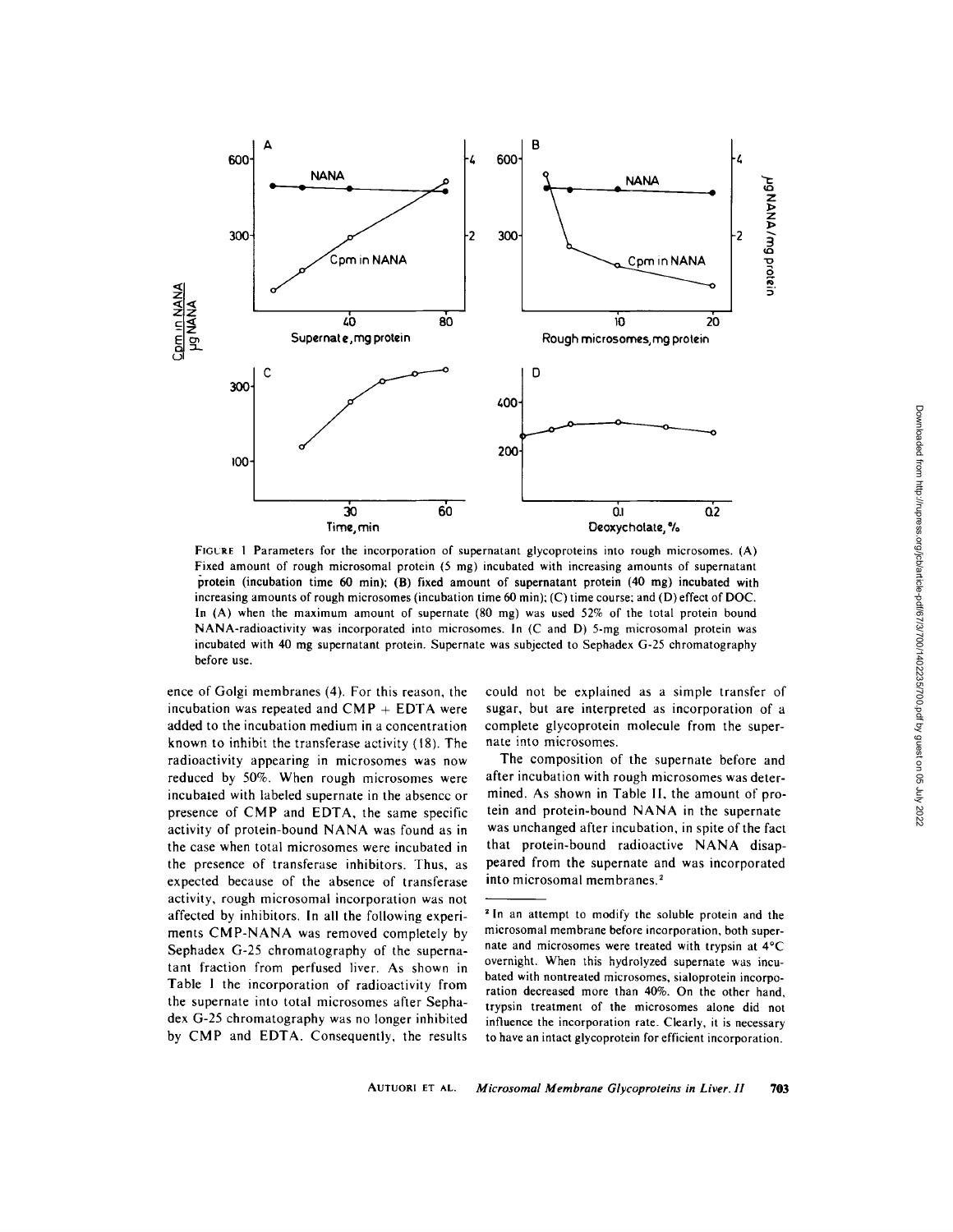

FIGURE 2 SDS-gel electrophoresis of double-labeled supernate. Rats were injected intraportally with t mCi [<sup>3</sup>H]glucosamine and 250  $\mu$ Ci [<sup>14</sup>C]leucine, and the liver was perfused 30 min later. The particle-free supernate after centrifugation at 105,000 g for 4 h was subjected to SDS-gel electrophoresis (~100  $\mu$ g protein/gel).

Some of the parameters for the incorporation of supernatant glycoproteins into rough microsomes were investigated. Fig. I shows the content and radioactivity of NANA in the washed microsomal pellet after incubation. The amount of incorporation of protein-bound NANA was dependent on the amount of supernatant protein present during incubation over a wide range (Fig. 1 A). The amount of NANA in the microsomal pellet was not detectably changed regardless of the extent of incorporation. If increasing amounts of microsomes were incubated with a fixed amount of supernatant protein, the incorporation on a protein basis exhibited an appropriate decrease (Fig. 1 B). The incorporation was time-dependent, at least in its early phase (Fig. 1 C), and it was uninfluenced by the presence of detergents such as DOC up to a final concentration of 0.2% (Fig. 1 D).

In order to achieve optimal incorporation, the temperature during incubation was maintained at

37°C in all experiments. The transfer reaction was highly dependent on temperature, decreasing as the temperature was lowered. All incubations were performed in the absence of divalent cations and in the presence of EDTA and CMP.

Besides washing according to Materials and Methods, a number of other washing procedures were tested after completion of incubation. These included washing with high concentrations of monovalent cations (1 M NaCI), which, however, did not change the results.<sup>3</sup>

s Both the labeled supernate and microsomes after incubation with labeled supernate were extracted with chloroform-methanol (2:1) and with chloroform-methanolwater (1:1:0.3) in order to remove quantitatively both types of dolichol derivatives participating in glycoprotein synthesis (19). These extractions did not remove any of the radioactivity of the supernate or microsomes, showing that the sugar part of the supernatant sialoproteins is not transferred alone.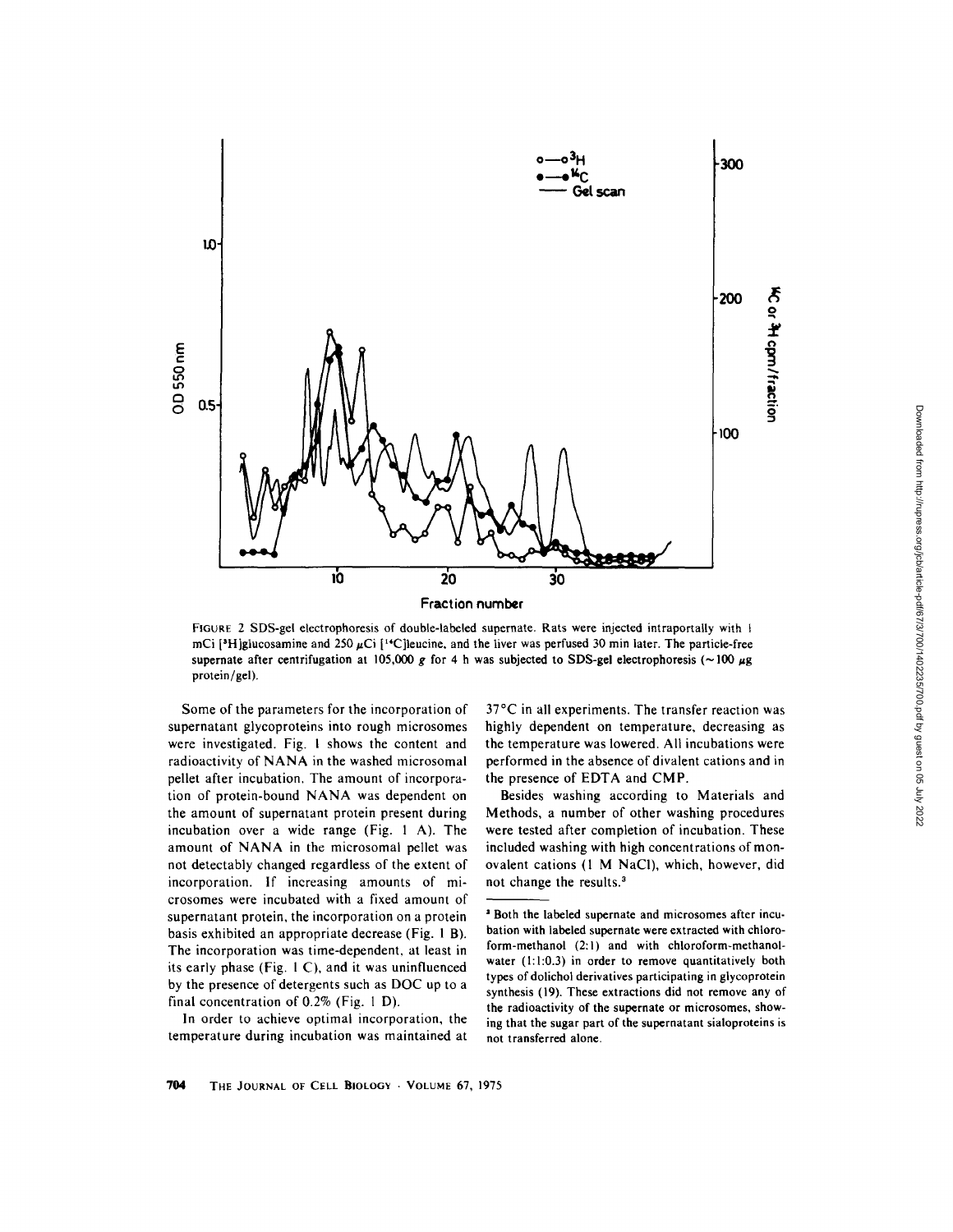# *Gel Electrophoresis*

In order to obtain information about the proteins incorporated into microsomes under in vitro conditions, the SDS-gel electrophoretic pattern of both the supernate before and of the microsomal pellet after incubation were studied. Supernate was prepared by Sephadex G-25 chromatography from rats injected with  $[3H]$ glucosamine and  $[14C]$ leucine (Fig. 2). A large variety of protein species in the mol wt range of  $20,000$  and  $100,000$  were seen. A number of proteins contained [<sup>3</sup>H]glucosamine and  $[14C]$ leucine, the highest amount of both labels was in fraction 9, corresponding to the 70,000 mol wt region.

After incubation of the double-labeled supernate with rough microsomes for 60 min, a number of labeled proteins and glycoproteins appeared to be incorporated (Fig. 3). There were four major bands with high [<sup>3</sup>H]glucosamine activity, namely those in fractions 5, 9, 12, and 24; all four corresponded to bands present in the supernate before incubation. Furthermore, there was a transfer of a few proteins containing low ratios of  $[3H]$ glucosamine to  $[$ <sup>14</sup>C]leucine from the supernate to the microsomes, but the nature of these peptides was not investigated further.

## *DOC Treatment*

Deoxycholate (DOC) was used previously in the study of the interaction between glycoproteins and the microsomal membrane after in vivo labeling (7); similar investigations were now performed after in vitro labeling of microsomes. Increasing concentrations of DOC liberated sialoproteins from rough microsomes in a gradual manner; as with microsomes from rats injected with radioactive precursor, even the highest DOC concentration (0.4%) did not completely solubilize the incorporated sialoprotein (Fig. 4). This finding constitutes evidence that the glycoprotein incorpo-



FIGURE 3 SDS-gel electrophoresis of rough microsomes after incubation with double-labeled supernate. Double-labeled supernate was prepared as described in the legend to Fig. 2 and incubated with rough microsomes (80 mg **supernate and** l0 mg microsomal protein). After incubation, microsomes were washed and subjected to SDS-gel electrophoresis ( $\sim$ 250  $\mu$ g protein/gel),

AUTUORI ET AL. *Microsomal Membrane Glycoproteins in'Liver. 11 705*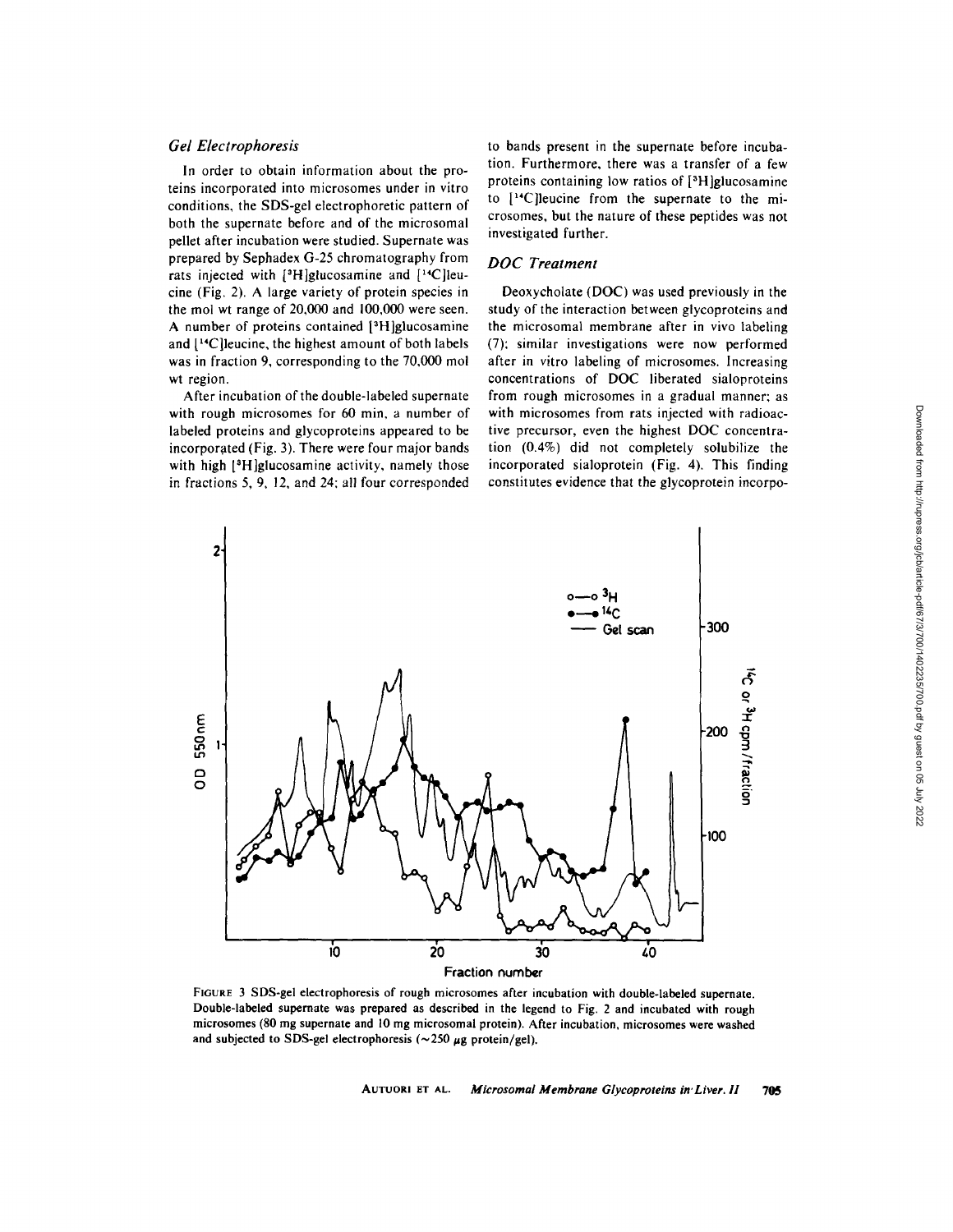rated in vitro is an integral membrane constituent.

The protein pattern of in vitro labeled rough microsomal membranes after treatment with 0.3% DOC was analyzed by performing SDS-gel electrophoresis both on the pellet and on the soluble fraction (Fig. 5 A and B). A concentration of DOC that removed about 50% of the microsomal phospholipid (PLP) did not release several glycoproteins, particularly in the high mol wt region (between about 50,000-80,000 daltons). The soluble fraction demonstrated three peaks, with the major peak in fraction 15. This fraction was highly labeled with both  $[3H]$ glucosamine and  $[14C]$ leucine. For comparison, rough microsomes isolated after in vivo labeling were also treated with the same DOC concentration (0.3%); both the soluble and insoluble fractions were examined by SDS-gel electrophoresis (Fig. 5 C and D). Again, the glycoproteins which were not solubilized were concentrated in the high mol wt region. The gel pattern of the solubilized proteins demonstrated several distinct peaks, the major one again appearing in fraction 15. This peak not only contained a relatively large amount of protein, but also relatively large amounts of both labels,

# *Purification of the Supernatant Glycoproteins*

The experiments described above demonstrate that sialoproteins can be incorporated into microsomal membranes in vitro and are also present in microsomes after in vivo labeling. These findings could be further substantiated by isolating a specific glycoprotein component from the cytoplasm and incorporating it into microsomes.

The supernate obtained after in vivo labeling was chromatographed on a Sephadex G-25 column, and the proteins in the void volume were chromatographed on a Sephadex G-100 column. When the fractions from Sephadex G-100 chromatography were analyzed, only proteins in the void volume could be incorporated into microsomes. The protein in the void volume was chromatographed on a DEAE-Sephadex column using an NaCI gradient. Radioactivity peaks were present around fraction 20 and two further peaks were found in the eluate at high NaC1 concentration (Fig. 6). The peak of radioactivity around fraction 20 was not coincident with the main protein peak.

The combined Sephadex G-100 and DEAE-



FIGURE 4 Effect of DOC on the release of sialoproteins from rough microsomes incubated in vitro with labeled supernate. 45 mg protein of supernate (from rats injected with 0.5 mCi [<sup>9</sup>H]glucosamine 30 min before decapitation) and 10 mg microsomal protein were incubated under the standard conditions. After incubation, the microsomes (1 mg protein/ml) were washed and treated with increasing amounts of DOC. After centrifugation, the pellet was analyzed for NANA and counts in NANA.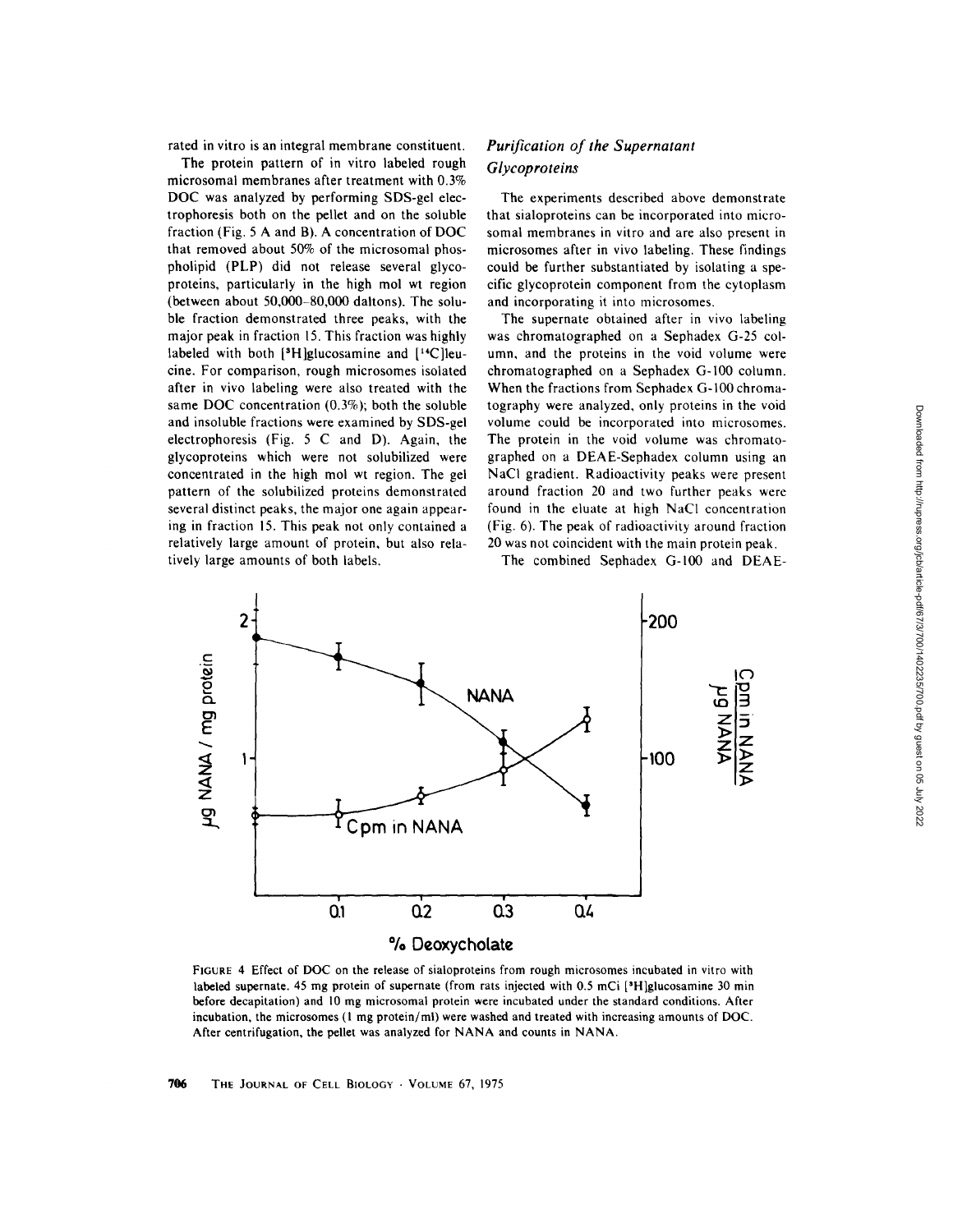

FIGURE 5 SDS-gel electrophoresis of double-labeled rough microsomes after treatment with 0.3% DOC (A and B) Double-labeled supernate was prepared as described in Materials and Methods and used for incubation with rough microsomes (45 mg supernate and 10 mg microsomal protein). After incubation (37°C, 60 min), the microsomes (1 mg protein/ml) were washed and treated with 0.3% DOC. 200  $\mu$ g protein was used in the SDS-gel electrophoretic system. A = pellet,  $B$  = supernate of the DOC-treated microsomes. In (C and D) rats were injected with 0.2 mCi [<sup>3</sup>H]glucosamine and 80  $\mu$ Ci [<sup>14</sup>C]leucine in the portal vein, and livers were perfused 30 min later. The rough microsomes (1 mg protein/ml) were treated as in (A and B).  $C =$  pellet,  $D =$  supernate of the DOC-treated microsomes.

Sephadex procedure was repeated with doublelabeled supernate and the preparation obtained was incubated with microsomes. The heterogeneous composition of the pooled fractions is apparent from the analysis of the incorporation data (Table 11I), The total radioactivity incorporated varied between 2,000 and 15,000 counts in the case of  $[{}^{3}H]$ glucosamine, while  $[{}^{14}C]$ leucine exhibited a much more even incorporation. Pool I displayed a unique feature: more than 50% of both labels were transferred to microsomes upon incubation for 60 min. The other pools showed significantly less and unequal incorporation of the two labels into microsomes, thereby indicating the presence of several protein and glycoprotein components that were not incorporated.

## *Centrifugation in KBr Solution*

The possibility that the specific glycoproteins being incorporated are associated with lipids was tested by flotation of the Sephadex G-25 pool in KBr solution. The system which proved to be most efficient for our purpose was the same as that generally used for the isolation of high density serum lipoproteins, i.e., suspension of the protein in KBr at a density of 1.21 and flotation by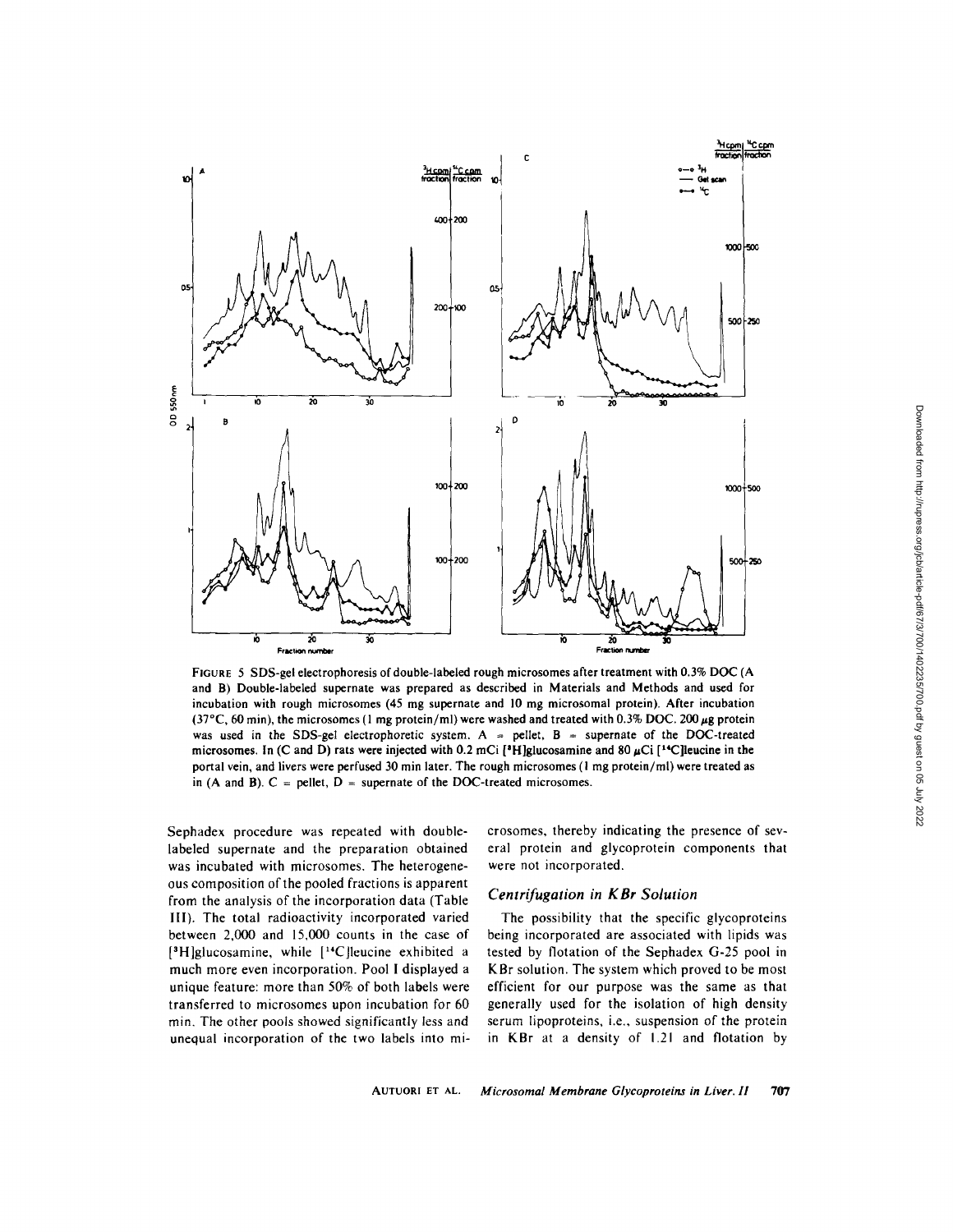

FIGURE 6 DEAE-Sephadex chromatography of proteins in the void volume after chromatography on Sephadex G-100. For preparation of supernate 200  $\mu$ Ci glucosamine was injected into the portal vein, the liver was perfused 30 min later, and the supernate was prepared. The supernate was first subjected to Sephadex G-25 chromatography followed by chromatography of the protein pool on Sephadex G-100 as described in Materials and Methods. The proteins in the void volume (fractions 45-55) were fractionated on a DEAE-Sephadex column. The following fractions were pooled: 16-18 (I); 19-21 (11); 22-24 (111); 61-65 (IV); and 67-71 (V).

prolonged centrifugation (48 h). About 2% of the total protein was present in layer I, which contained  $6\%$  of the total incorporable  $[3H]$ glucosamine (Table IV) and displayed a specific activity of incorporation exceeding that of the other fractions three- to fivefold.<sup>4</sup> The large majority of the protein sedimented to the lower part of the tube. As regards the incorporation of  $[14C]$  leucine, there were only small variations among the various fractions.

The gel electrophoretic pattern of the total protein suspension before centrifugation in KBr

solution has its main peak of radioactivity associated with fraction 9 (Fig. 2). The gel electrophoretic pattern of layer I after KBr centrifugation showed two protein peaks, one which corresponded to fraction 9 and another near the end of the gel (Fig. 7 A). It is possible that the high mol wt peak of layer 1 is identical with the major labeled peak of the Sephadex G-25 pool (see Fig. 2), which also corresponded to fraction 9. The other layers had a more complex composition.

Since the supernatant glycolipoproteins exhibited flotation properties similar to those of the serum lipoproteins, KBr flotations were performed with serum, in this way direct comparison could be carried out in order to exclude the presence of any serum lipoproteins in the top layer after KBr flotation of the supernate. In agreement with

The chemical composition of layer 1 was also studied. It contained both neutral and amino sugars as well as sialic acid and PLP, but the individual phosphatides were not isolated.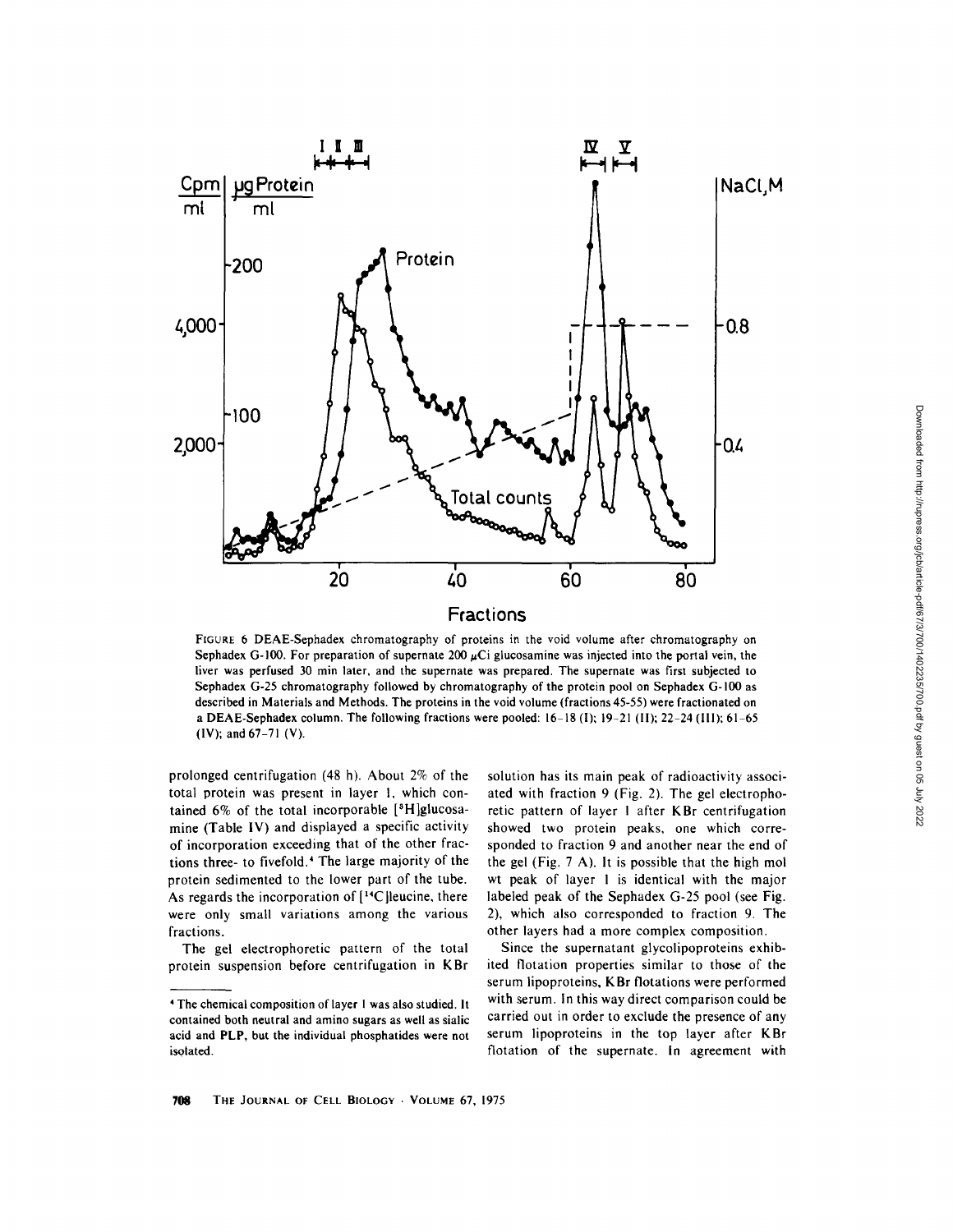| TABLE III                                                                                          |                     |               |  |  |  |  |
|----------------------------------------------------------------------------------------------------|---------------------|---------------|--|--|--|--|
| Incubation of the Double-Labeled Fractions from DEAE-Sephadex Chromatography with Total Microsomes |                     |               |  |  |  |  |
| Total radioactivity in the                                                                         | Total radioactivity | Radioactivity |  |  |  |  |

|               |              | I otal radioactivity in the<br>incubation mixture |                             | I otal radioactivity<br>in microsomes |                       | <b>Kadioactivity</b><br>tranfer |                             |
|---------------|--------------|---------------------------------------------------|-----------------------------|---------------------------------------|-----------------------|---------------------------------|-----------------------------|
|               |              | $[H]$ GIN*                                        | $[$ <sup>14</sup> C $]$ Leu | $[$ <sup>*</sup> H $]$ G $i$ N        | [ <sup>14</sup> C]Leu | ['H]GIN                         | $[$ <sup>14</sup> C $]$ Leu |
|               |              | cpm                                               | cpm                         | cpm                                   | cpm                   | %                               | %                           |
| Pool I        |              | 8.590                                             | 1.480                       | 5,036                                 | 793                   | $59 + 7.3$                      | $54 \pm 6.5$                |
| " II          |              | 14.650                                            | 2,520                       | 5.421                                 | 426                   | $37 + 3.7$                      | $17 \pm 1.8$                |
| $\sim$ 64 $-$ | $_{\rm III}$ | 6.850                                             | 2,850                       | 797                                   | 484                   | $12 \pm 1.6$                    | $17 + 1.4$                  |
|               | "''          | 1.645                                             | 1.032                       | 171                                   | 209                   | $10 \pm 0.82$                   | $20 \pm 3.0$                |
| $\cdots$ v    |              | 7.843                                             | 762                         | 2.542                                 | 166                   | $33 + 2.5$                      | $22 \pm 2.9$                |

The following fractions were pooled from the DEAE-Sephadex chromatography of the protein in the Sephadex G-100 void volume (Fig. 6): Fractions 16-18 (1); 19-21 (1I); 22-24 (Iil); 61-65 (IV); 67-71 (V). The incubation mixture is described in Materials and Methods. The microsomal and supernatant proteins were 6 mg and 0.3 mg, respectively, per 11.5 ml. Each value gives the mean of four experiments. The maximal deviation from the mean value of the percent transfer is given.

\* GIN represents glucosamine,

| TABLE IV                                                                                    |
|---------------------------------------------------------------------------------------------|
| Distribution of Protein and Radioactivity after Centrifugation of Supernate in KBr Solution |
|                                                                                             |

|                                     | Protein  | $[$ <sup>*</sup> H $]$ GIN | [ <sup>14</sup> C]Leu | $[$ <sup>*</sup> H $]$ GIN | $[$ <sup>14</sup> C]Leu |
|-------------------------------------|----------|----------------------------|-----------------------|----------------------------|-------------------------|
|                                     | mg/total | cpm/total                  |                       |                            | cpm/mg protein          |
| Total                               | 33.0     | 211,134                    | 254,199               | 6.398                      | 7,703                   |
| Layer 1                             | 0.55     | 12.567                     | 4,705                 | 22,850                     | 8,554                   |
| $\bullet\bullet$<br>$\overline{c}$  | 0.72     | 5,056                      | 3,025                 | 7.023                      | 4,202                   |
| 3<br>66                             | 1.07     | 4,542                      | 5,724                 | 4.245                      | 5,350                   |
| $\sim$ 6<br>$\overline{\mathbf{4}}$ | 1.84     | 7,509                      | 11,183                | 4,081                      | 6,078                   |
| 5<br>$\bullet\bullet$               | 4.03     | 17,897                     | 33,686                | 4.441                      | 8,359                   |
| $\bullet\bullet$<br>6               | 20.84    | 127,332                    | 170,033               | 6,110                      | 8,159                   |
| Pellet                              | 0.95     | 16,193                     | 8,717                 | 17,046                     | 9,176                   |
| Recovery                            | 30.0     | 191,096                    | 237,073               |                            |                         |
|                                     | $(91\%)$ | $(90.5\%)$                 | $(93.3\%)$            |                            |                         |

The Sephadex G-25 pool was adjusted to 0.25 M sucrose and 2.18 M KBr and 12-ml tubes in the 50 Ti rotor were centrifuged at 152,000 g for 48 h. 2-ml layers were collected by suction, each pellet was suspended in 2 ml water and the corresponding fractions from different tubes were mixed. The samples were dialyzed overnight against Tris-HCi, 10 mM, pH  $8.0 + 50$  mM KCl. Each value represents the mean of six experiments.

previous data, serum VLDL, LDL and HDL displayed several components upon SDS-gel clectrophoresis (20). it is evident that the SDS-gel electrophoresis pattern of the supernatant lipoprotein was very different from those of serum VLDL, LDL and HDL (Fig. 7).

An aliquot corresponding to 0.5 mg doublelabeled protein from each layer after KBr fractionation was incubated with rough microsomes (2 mg protein), and the amounts of protein-bound  $[$ <sup>3</sup>H]glucosamine and  $[$ <sup>1</sup> $C$ ]leucine transferred to microsomes were determined (Table V). Highest

incorporation was achieved with layer 1, where the percent transfer of incorporated glucosamine was three to four times higher than that of the other layers.<sup>5</sup> Interestingly, the percentage of the protein

<sup>&</sup>lt;sup>6</sup> Layer 1 was also incubated with isolated liver mitochondria. Under the same conditions the transfer of protein-bound glucosamine radioactivity to mitochondria was much less, i.e., only 40% that with liver microsomes. The specific transfer to the mitochondria was even less when the microsomal contamination in our mitochondrial fraction (about 7%) is taken into consideration.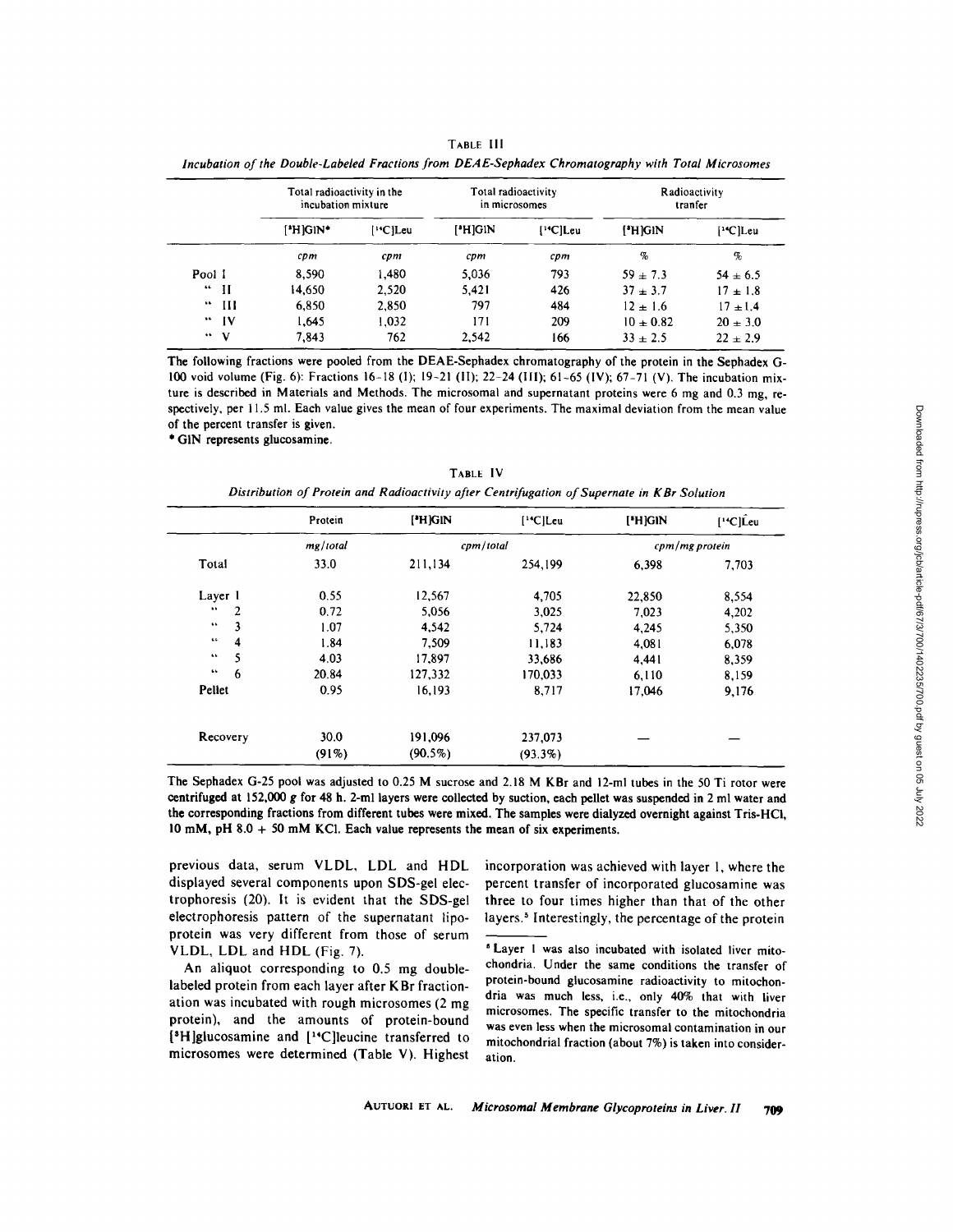

FIGURE 7 SDS-gel electrophoresis of supernate and serum lipoproteins. (A) Supernatant lipoprotein; (B) very low density (VLDL); (C) low density (LDL); and (D) high density lipoproteins (HDL) of the serum. All four lipoproteins were prepared by flotation on KBr solutions, as described in Materials and Methods. The arrows in Fig. 7A give the position of the standards with known mol wt, i.e., albumin (67,000), ovalbumin (43,500), lactate dehydrogenase (LDH) (36,000), trypsin inhibitor  $(21,000)$ , and cytochrome  $c(13,400)$ .

label incorporated was only half that of the sugar label.

The gel electrophoretic picture of rough microsomes after incubation with layer l from KBr flotation is of special interest. Fraction 9 contained not only the highest protein peak, but also the protein peak associated with the highest incorporation of  $[{}^3H]$ glucosamine and  $[{}^1C]$ leucine, suggesting that the whole glycoprotein unit is incorporated (Fig. 8). Additional minor peaks containing both labels were present in the lower molecular weight regions of the gel: and at the lower end of the gel (in fraction 35), sugar labeling without protein labeling could be seen. This labeling was probably in a glycolipid.

The gel electrophoretic pattern in Fig. 7 demonstrates that VLDL, LDL, and HDL have electrophoretic mobilities different than that of the supernatant lipoprotein (LP) and, consequently, that they are not the same proteins. As an additional control, double-labeled serum lipoproteins (HDL and LDL) and supernatant LP were prepared by gel filtration and centrifugation in the KBr systems, as described in Materials and Methods. In agreement with previous experiments, 26% and 15% of the total [3H]glucosamine and  $[$ <sup>14</sup>C [leucine, respectively, of the top layer of the floated supernate were incorporated (Table VI). The incorporation obtained with high and low density serum lipoproteins was almost insignificant, in spite of the high specific labeling of both protein and sugar components in these proteins.

## DISCUSSION

The experiments described here indicate that certain cytoplasmic glycoproteins are incorporated into microsomal membranes upon in vitro incubation, thus suggesting a possible mechanism of renewal of at least some of the membrane proteins.

The hypothesis that cytoplasmic glycoproteins are incorporated into microsomal membranes seem to be a reasonable one, since the synthesis of these macromolecules is carried out by several different intracellular structures. The first step is the synthesis of the polypeptide on bound ribosomes, which is followed by the gradual completion of the oligosaccharide chain during transport from rough to smooth ER and to the Golgi system. It is obvious that much evidence is required to demonstrate that the in vitro incorporation of cytoplasmic proteins into microsomes is not due to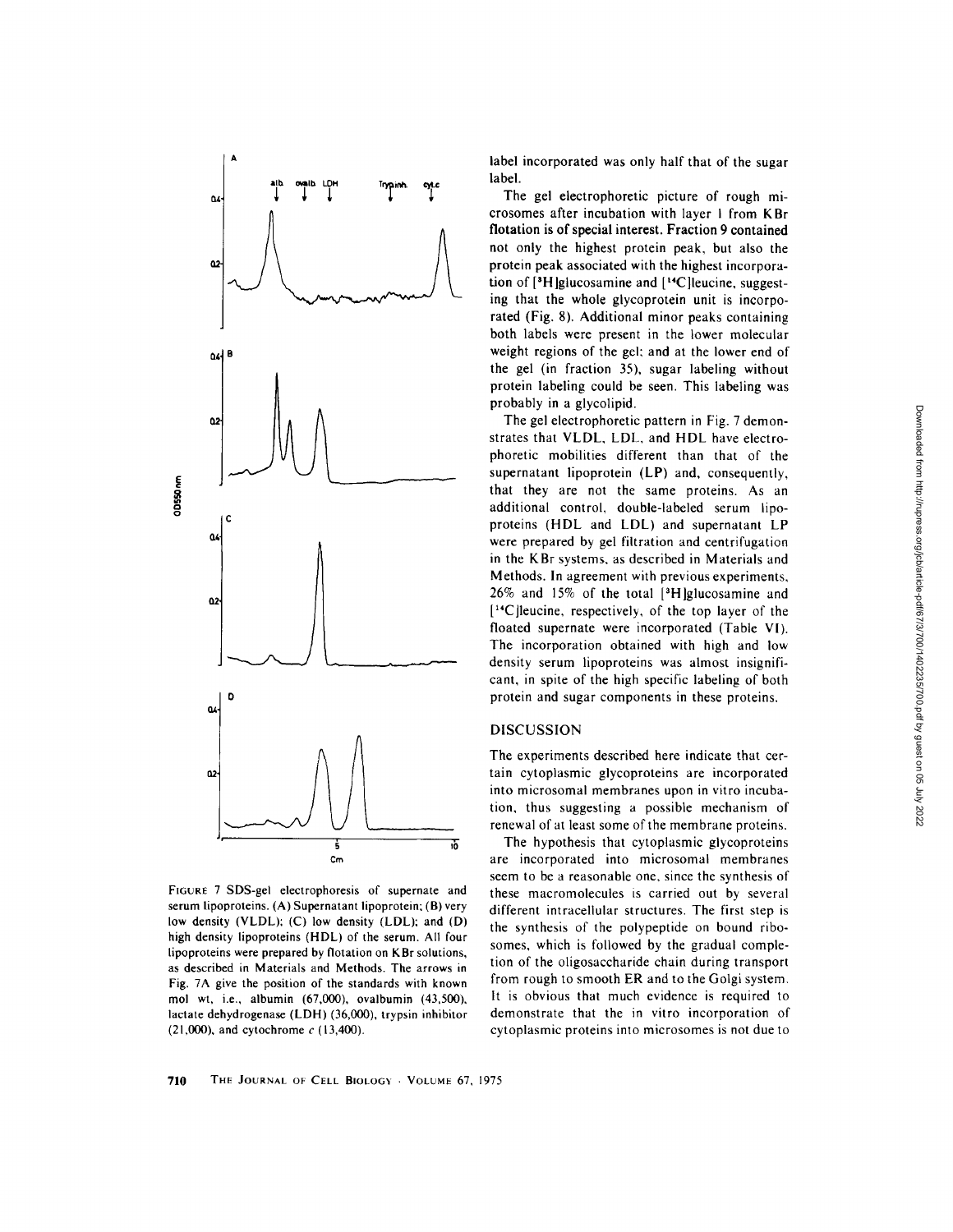|                                   | Total radioactivity in the<br>incubation mixture |                       | Total radioactivity<br>in microsomes |                       | Radioactivity<br>transfer |                |
|-----------------------------------|--------------------------------------------------|-----------------------|--------------------------------------|-----------------------|---------------------------|----------------|
|                                   | $ $ <sup>*</sup> H $ $ GIN                       | [ <sup>14</sup> C]Leu | <b>FHIGIN</b>                        | [ <sup>14</sup> C]Leu | ['H]GIN                   | ['*C]Leu       |
|                                   | cpm                                              | срт                   | cpm                                  | cpm                   | o,                        | %              |
| Total                             | 4.478                                            | 5,392                 | 764                                  | 616                   | $17.1 \pm 1.8$            | $11.4 \pm 0.9$ |
| Layer 1                           | 11,425                                           | 4.277                 | 4.650                                | 840                   | $40.7 \pm 5.2$            | $19.6 \pm 1.6$ |
| $\bullet\bullet$<br>$\mathcal{P}$ | 3.511                                            | 2,101                 | 446                                  | 86                    | $12.7 \pm 2.3$            | 4.1 $\pm$ 0.71 |
| $\bullet\bullet$<br>3             | 2,122                                            | 2.675                 | 282                                  | 168                   | $13.2 \pm 1.1$            | $6.3 \pm 0.65$ |
| 66<br>4                           | 2.040                                            | 3.039                 | 270                                  | 284                   | $13.2 \pm 1.5$            | $9.3 \pm 1.12$ |
| 5<br>46                           | 2,205                                            | 4,179                 | 208                                  | 424                   | $9.4 \pm 1.5$             | $10.1 \pm 1.6$ |
| $\bullet\bullet$<br>6             | 3.055                                            | 4.079                 | 268                                  | 456                   | $8.8 \pm 1.7$             | $11.2 \pm 1.3$ |

TABLE V *Incorporation of Glycoproteins in the Layers Obtained by KBr Flotation into Rough Microsomes* 

The Sephadex G-25 pool was processed as described in the legend to Table IV. The 5-ml incubation mixture contained 0.25 M sucrose, 10 mM Tris-HCI, pH 8.0, 10 mM EDTA, 0,4 mM CMP, 150 mM KCI, 2 mg microsomal protein **and**  0.5 mg protein for layers 1-6 or 0.7 mg **protein for** Total. After incubation at 37"C for 60 min, the mixtures **were**  centrifuged at 105,000 g for 60 min, **and the pellets were washed** with Tris-HCI buffer, 0.15 M, pH 8.0, **by**  centrifugation. Aliquots of the layers before and after incubation with the microsomes were used for determination of radioactivity. Each value represents the means of six experiments. The maximal deviation from the mean value of the percent transfer is given.

some unspecific phenomenon such as adsorption. A variety of experimental data argue against this possibility. The microsomal pellets after incubation were carefully washed in our experiments using a procedure known to remove adsorbed proteins (16). When an additional wash with a medium of high ionic strength was used, the incorporated protein still could not be removed. Incorporation was dependent on time, concentration, and temperature, characteristics of an active process. Similar to the findings from in vivo studies, protein-bound radioactivity incorporated in vitro could be only partially removed using a low concentration of DOC. Also, the electrophoretic pattern of the microsomal membranes after in vitro incorporation followed by treatment with 0.3% DOC was similar to that of membranes labeled in vivo and treated with the same detergent concentration.

Since several proteins of the cytoplasm are incorporated, it is important to purify them in order to demonstrate the specificity of the reaction. Two of the isolation procedures employed were successful, DEAE-Sephadex chromatography of the protein peak in the void volume after chromatography on Sephadex G-100 and centrifugation in KBr solutions. The presence of serum lipoproteins both in the lumen of the ER and in

serum raised the possibility that in spite of the effective perfusion a small amount of serum lipoprotein still might be present in the supernate. A comparison of the supernatant LP with those of the serum by gel electrophoresis argued against this possibility. The gel patterns of all the serum lipoproteins (VLDL, LDL, HDL) were very characteristic and very unlike that of supernatant LP. Our experiments in this respect are in complete agreement with the data in the literature (20). Incorporation experiments gave further evidence for this difference, since serum lipoproteins were incorporated very inefficiently. Immunological tests with antibodies against total rat serum protein revealed little or no contamination of supernate with serum proteins (7). However, the twostep antibody precipitation procedure does not provide absolute evidence for the complete absence of all serum lipoproteins in the supernate.

The specificity of the incorporation is further demonstrated by the results of the double-labeling experiments, which showed simultaneous incorporation of both protein and sugar moieties of the lipoprotein. Equal effectiveness with rough microsomes or in the presence of inhibitors of CMP-sialic acid transferase excluded the possibility that the incorporation studied involved only the terminal sugar moiety.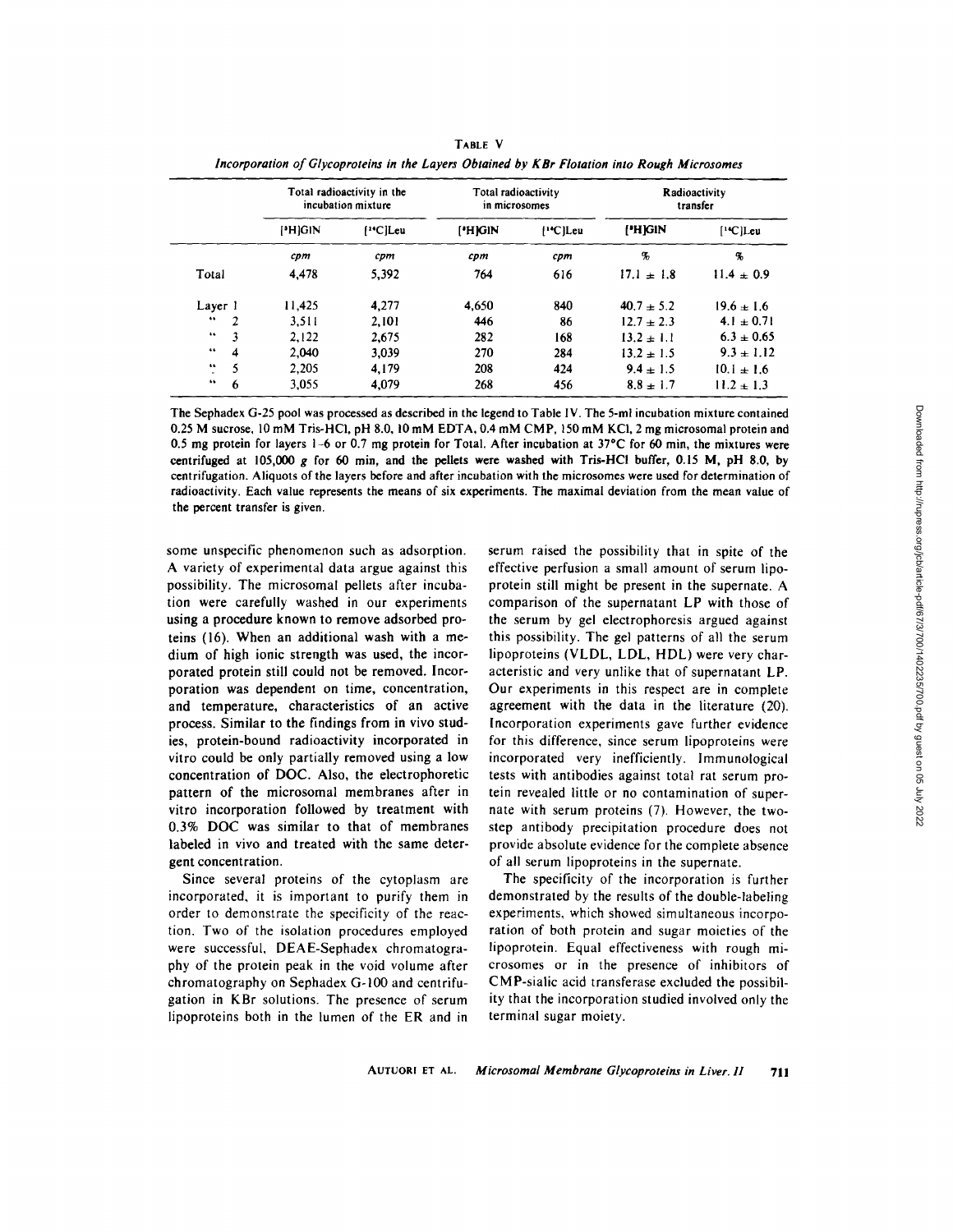

FIGURE 8 Pattern obtained by SDS-gel electrophoresis of rough microsomes after in vitro incubation with double-labeled layer from KBr flotation. Double-labeled supernate was prepared as described in Fig. 5, and after centrifugation in KBr solution the top layer was used for incubation with rough microsomes as in Table V. 250  $\mu$ g protein was applied to the gel.

|     | Incorporation of <i>Various</i> Lipoproteins into <i>Kough Microsomes</i> |                     |                       |                           |                |                       |                |  |  |  |
|-----|---------------------------------------------------------------------------|---------------------|-----------------------|---------------------------|----------------|-----------------------|----------------|--|--|--|
|     |                                                                           | Radioactivity in LP |                       | Radioactivity transferred |                |                       |                |  |  |  |
| Exp | Lipoprotein                                                               | ['H]GIN             | [ <sup>14</sup> C]Leu | ['H]GIN                   |                | [ <sup>14</sup> C]Leu |                |  |  |  |
|     |                                                                           | $cpm/mg$ protein    |                       | cpm/mg<br>protein         | $\%$           | cpm/mg<br>protein     |                |  |  |  |
|     | LP from super-<br>natant fraction                                         | 29.850              | 5.220                 | 7.820                     | $26.2 \pm 3.1$ | 809                   | $15.5 \pm 1.9$ |  |  |  |
| 2.  | HDL from serum                                                            | 18.820              | 9.600                 | 414                       | $2.2 \pm 2.9$  | 163                   | $1.7 \pm 0.22$ |  |  |  |
| 3   | LDL from serum                                                            | 102.444             | 14,440                | 921                       | $0.9 \pm 0.11$ | 158                   | $1.1 \pm 0.16$ |  |  |  |

TABLE VI *Incorporation of Various Lipoproteins into Rough Microsomes* 

Rats were injected with [<sup>3</sup>H]glucosamine (125  $\mu$ Ci/rat) and with [<sup>14</sup>C]leucine (80  $\mu$ Ci/rat). In the case of supernatant LP the liver was perfused 30 min later and in the case of serum lipoproteins the rats were decapitated 90 min later. The incubation mixture contained 1 mg of lipoprotein + I mg microsomal protein in 0.25 M sucrose, l0 mM Tris-HCl, pH 8.0, 0.15 M KCl, 10 mM EDTA, and 0.4 mM CMP. Incubation was carried out at 37°C for 60 min. After incubation, the fractions were washed with 0.15 M Tris-HCl, pH 8.0, and the pellets were dissolved in 0.3 ml of 2% sodium dodecyl sulfate and burned in a Packard oxidizer (Packard Instrument Co., Inc., Downers Grove, ill.) before counting. Each value gives the mean of five experiments. The maximal deviation from the mean value of the percent transfer is given.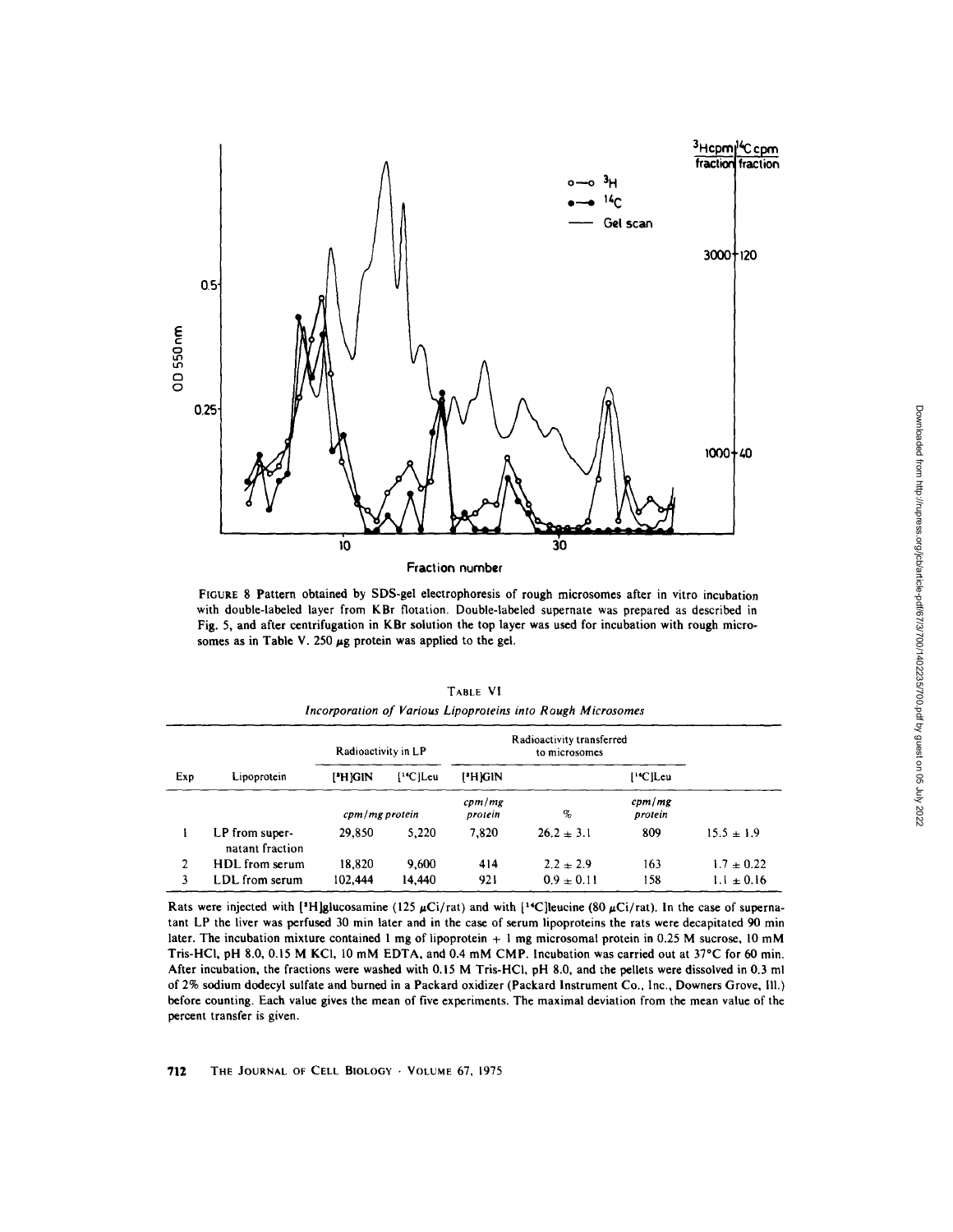An important feature of the process studied here is that it is probably an exchange type of reaction. Analyses of the supernate and the microsomes before and after incubation did not show any change in the amount of protein and NANA of these fractions even when a large part of the radioactivity in NANA was incorporated. This finding fits well with the concept of a highly dynamic membrane whose components are being continuously renewed (21). It is well established that the phospholipids of intracellular membranes are also renewed by an exchange type of reaction without change in the qualitative or quantitative lipid composition of the membrane (22). In this case, the exchange is mediated by protein carriers.

An interesting aspect of the incorporation process studied here became apparent upon centrifugation in KBr solutions. The most active glycoprotein unit was found in the top layer, indicating the presence of protein-associated lipids, an indication supported by subsequent analysis. Phospholipids in micellar form may assemble several protein molecules into one complex.

The authors wish to thank Miss Helena Eriksson and Miss Elisabeth Peterson for valuable technical assistance.

This work has been supported by grants from the Swedish Medical Research Council and the Magnus Bergvall Foundation.

Dr. F. Autuori was on leave of absence from the Institute of Histology and Embryology, Faculty of Science, University of Rome, Italy.

*Received for publication 24 December 1974, and in revised form 15 July 1975.* 

## REFERENCES

- 1. SIEKEVITZ, P. 1972. The turnover of proteins and the usage of information. J. Theor. Biol. 37:321-334.
- 2. OMura, T., P. SIEKEVIIZ, and G. E. PALADE. 1967. Turnover of constituents of the endoplasmic reticulum membranes of rat hepatocytes. *J. Biol. Chem.*  242:2389-2396.
- 3. KAWASAKI, T., and 1. YAMASHINA. 1970. The metabolism of glycoproteins of rat liver microsomes. J. *Bhgchem. (Tokyo).* 68:689-699.
- 4. SCHACHTER, H., I. JABBAL, R. L., HUDGIN, L, PINTERIC, E. J. McGUIRE, and S. ROSEMAN. 1970. lntracellular localization of liver sugar nucleotide glycoprotein glycosyltransferases in a Golgi-rich fraction, *d, Biol. Chem,* 245:1090-1100.
- 5. PETERS, T. 1962. The biosynthesis of rat serum

albumin. I. Properties of rat albumin and its occurrence in liver cell fractions. *J. Biol. Chem.*  237:1181-1189.

- 6. MARSH, J. B. 1971. Biosynthesis of plasma lipoproteins. *Biochem. Soc. Syrup.* 33:89-98.
- 7. AUTUORI, F., H. SVeNSSON, and G. DaLLNER. 1975. Biogenesis of microsomal membrane glycoproteins in rat liver. 1. Presence of glycoproteins in microsomes and cytosol. *J. Cell Biol.* 67:687-699.
- 8. BOSMANN, H. B., A. HAGOPIAN, and E. H. EYLAR. 1969. Cellular membranes: the biosynthesis of glycoprotein and glycolipid in HeLa cell membrane. *Arch. Biochem. Biophys.* 130:573-583.
- 9. KIM, Y. S., and J. M. PEROOMO. 1974. Membrane glycoproteins of the rat small intestine. Chemical composition of membrane glycoproteins. *Biochim. Biophys. Acta.* 342:111-124.
- 10. MOLNAR, J., and D. Sy. 1967. Attachment of glucosamine to protein at the ribosomal site of rat liver. *Biochemistry*. **6:1941-1947**.
- 11. Hallinan, T., C. N. Murty, and J. H. Grant. 1968. Early labeling with glucosamine-14C of granular and agranular endoplasmic reticulum and free ribosomes from rat liver. *Arch. Biochem. Biophys.*  125:715-720.
- 12. Assmann, G., and H. B. Brewer. 1974. A molecular model of high density lipoproteins. *Proc. Natl. Acad. Sci. U. 5;. A.* 71:!534-1538.
- 13. LANGDON, R. G. 1974. Serum lipoprotein apoproteins as major protein constituents of the human erythrocyte membrane. *Biochim. Biophys. Aeta.*  342:213 228.
- 14. AUTUORI, F., H. SVENSSON, and G. DALLNER. 1973. Incorporation of glycoproteins (GP) into microsomal membranes. *J. Cell Biol.* 59 (2, Pt. 2):13 a. (Ahstr.).
- AUTUORI, F., H. SVENSSON, and G. DALLNER. 1974. 15. Purification and characterization of a liver cytoplasmic glycoprotein and its incorporation into microsoma1 membranes. *J. Cell Biol.* 63(2, Pt. 2):12 a. (Abstr.).
- 16. GLAUMANN, H., and G. DALLNER. 1968. Lipid composition and turnover of rough and smooth microsomal membranes in rat liver. *J. Lipid. Res.*   $9:720 - 729$ .
- 17. Lo, C.-H., and J. B. MARSH. 1970. Biosynthesis of plasma lipoproteins. Incorporation of "C-glucosamine by cells and subcellular fractions of rat liver. J. *Biol. Chem.* 245:5001-5006.
- 18. WAGNER, R. R., and M. A. CYNKIN. 1971. Glycoprotein biosynthesis. Incorporation of glycosyl groups into endogenous acceptors in a Golgi apparatus-rich fraction of liver. *J. Biol. Chem.*  246:143-151.
- BEHRENS, N. H., A. J. PARODI, and L. F. LELOIR. 19. 1971. Glucose transfer from dolichol monophosphate glucose: the product formed with endogenous

AUTUOR! ET AL. *Microsomal Membrane Glycoproteins in Liver. II* 713